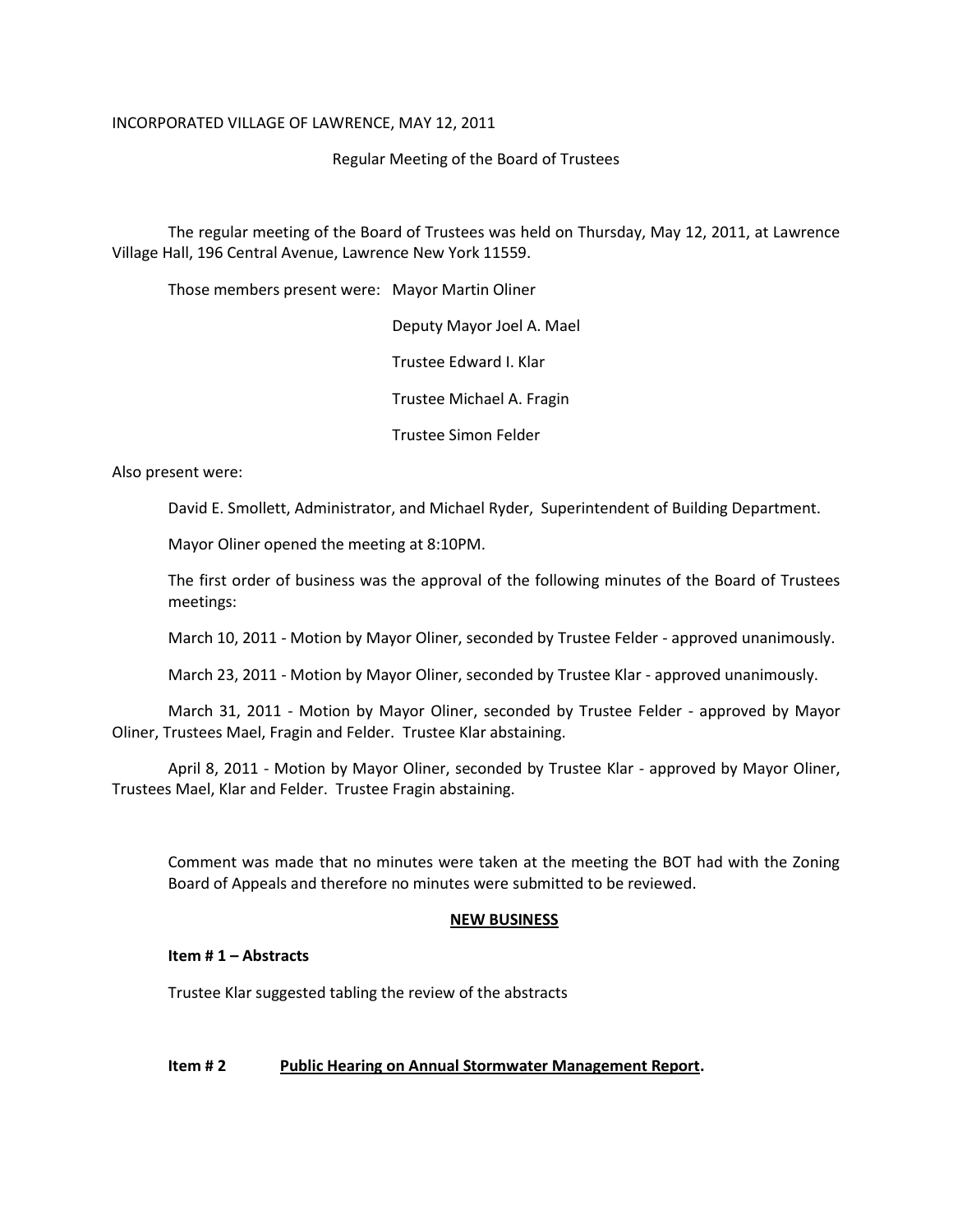Mayor Oliner made a motion to open the Public Hearing and Trustee Fragin seconded – All in favor.

The Public Hearing opened at 8:17 PM.

Mayor Oliner asked Village Administrator Smollett to explain some aspects of the Annual Report filing. The Village is required to hold a public hearing annually. Mr. Smollett stated that the Village of Lawrence, along with Nassau County and the South Shore Estuary work together to maintain items of importance to residents . The report is filed annually and is referred to as an MS-4 Report which is to be filed in June of each year. Pollution from Storm water runoff is a large factor which deteriorates the quality of the drinking water.

The report will be available for public inspection upon request to the Village Clerks Office. The final report is required to be submitted to NYS by June 1, 2011.

Motion made by Mayor Oliner to close the Public Hearing - All in favor.

Motion made by Mayor Oliner to approve the report for submission, seconded by Trustee Felder - All in Favor.

# **Item # 3 – Resolution to levy property taxes in the amount of \$3,340,000 for the 2011-2012 Fiscal Year.**

Trustee Klar made a motion to approve the property tax levy for the amount of \$3,340,000 at a tax rate of \$71.60 and sewer rents in the amount of \$ 1,152,555 for the 2011-2012 fiscal year. Second by Mayor Oliner - All in favor.

#### **Item # 4- Bike to the Beach for Autism**

Motion to approve the permit request to have the Bike to Beach for Autism by Mayor Oliner and seconded by Trustee Fragin. All in favor.

#### **Item # 7 Rambam Mesivta 5 K Run.**

Motion made by Trustee Fragin and seconded by Trustee Klar, to grant the permit request, subject to the Mayor's approval of the revised route. All in favor.

#### **Item # 5 – Discussion on William Street expansion.**

No decision was made and this matter was tabled for a future date.

#### **Item # 6 – Appointments**

#### **Deputy Prosecutor, Gary Mandell**

No action was taken to change the status of Mr. Mandel from Deputy Prosecutor to Prosecutor. He is to continue as carryover in his role as Deputy Prosecutor until further notice.

**BZA Attorney, Tom Pantelis** – The Mayor appointed Tom Pantellis as attorney for the Board of Zoning Appeals, to be compensated at an annual fee of  $\frac{1}{2}$  15,000, payable in monthly installments of \$ 1,250.00/month. Motion by Trustee Klar. Seconded by Mayor Oliner. All in favor.